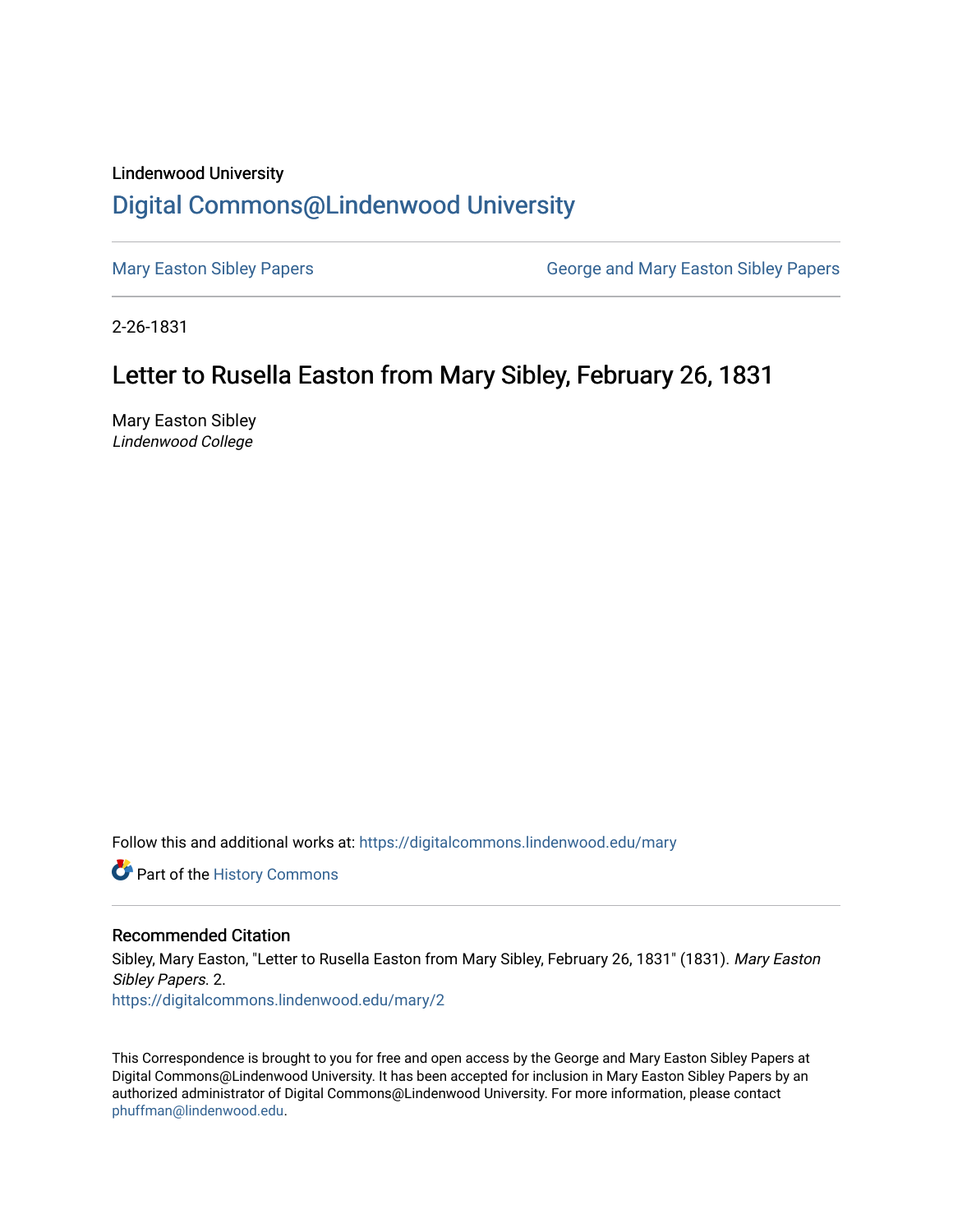Dearest Rusella,

I do not know whether this will be a long letter or not, paper is very scarce with me and Mr. S. is so saving of his, since he has commenced writing so much got for newspapers that he scolds me every time I take an inch of it to write upon. Please ask Mr. Russell or Mr. Gamble to send me some, they are friends who are friends indeed and not in profession and whenever I want any thing of that kind I know it will give them pleasure to furnish me. Your letter was a great gratification to me except that part of it where you say Mr. Potts is sick and can not come up to our meeting. Some how I always have felt a great partiality to Mr. P. as a minister ["("added in with pencil] Not so much because I think him a smart man or an eloquent preacher but because I feel that he is a sincere Christian. A character that respect more than any other in this world is an humble & true Christian & such a character commands my respect whether is the person of the poor slave Bunyan; or is the popular preacher of the Presbyterian Church of St. Louis There is some thing far more enabling in the idea of action expressing from the high \_\_ of love & deeply to our maker & to fellow men then those deficit \_\_ which govern the greatest worldly character. How often has my heart ached when I have scanned my \_\_ for my best actions and looked abroad through the vast \_\_\_\_\_ of beings who fill this busy scene and found nothing but that meanest of all principals, self interest, deficiencies, in all that is done in all that is said. The patriot. The \_\_, the beneficent, the moral man, in short all that are \_\_ of character are met with respect. Their actions into the one great ruling profession, defy the curse of sin, and the least proof to me of the existence of sin that I know of. There is no case for it but in doctrines of Christ. I sought for a remedy every where, in my own bosom, in love, in friendship, in charity, in cultivating the benevolent properties of our nature to the extent that thy exist naturally but disappointment, a heart sickening disappointment was the result; disgust at times almost overwhelmed me, disgust at the imperfections of human nature. I longed to find noble motives, producing noble actions & both producing from some source more \_\_\_. More high than the degraded one of, self interest. Self, Self was still, however, disguised at the bottom of all, and had I not started the system of Christianity I should have gone to my grave never found what my heart sought for. Do not understand me to say that only Christians are l know they are as often as others people but understand me to say that in the religion of Jesus Christ only this perfection I was searching is to be found which is a strong proof of its divine reign. The nearer the professed Christian can come to the example if Christ the more he approaches that kind of perfection I sought for. I feel now it is a perfection that god only can give and this it is that makes religious people talk about the "giving God" which means nothing more that the favor and assistance of the almighty to give us the power to become that which we admit & feel are ought to be to satisfy our own souls- I am afraid you will not comprehend me, but some day you will if not now I see this beautiful system that lays all self things in the dark and raises the thoughtful and feeling above the groveling propensities of human nature in the Bible and yet such is my impression altho' I see it, I can not feel it. I am not come under its influence tho' I would give worlds to do so.- Is not this another proof of the health of the scriptures where they teach that we can do nothing without the power of God? To this we are indebted for every thing, for power to become what see our selves would be for even a good thought. You have heard me say that inconsistency,  $\quad$  (by which I mean mistabliby or will and design) and selfishness, were the two great evils of our natures, evils I still think them but I now see that in the religion of the Bible there is a remedy no where else to be found. We may talk of philosophy, or heroic deeds & generous actions of safety \_ and benefactors of mankind but they are all high sounding words